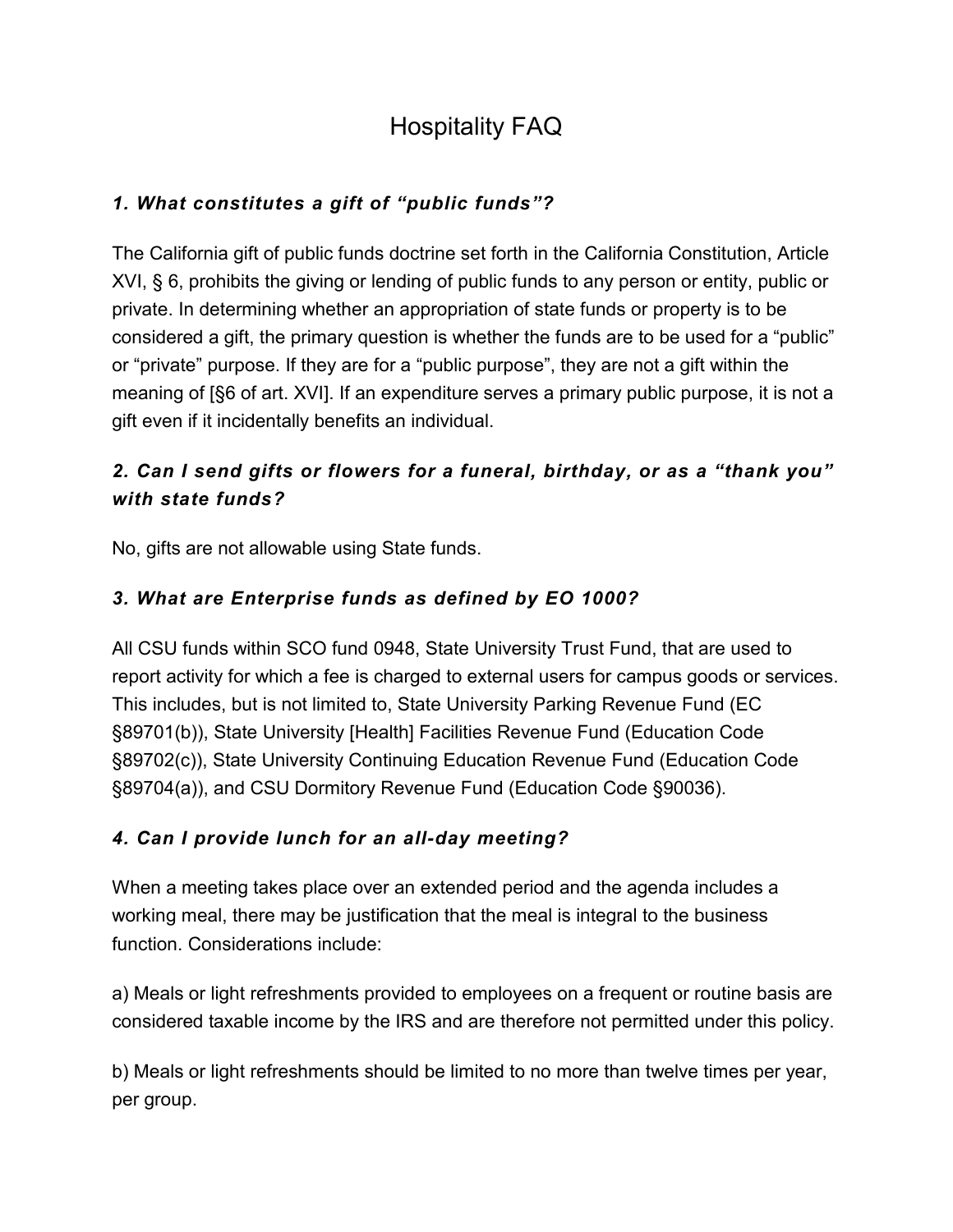c) Meals or light refreshments provided to a group should be counted on an event basis, e.g., a two-day meeting should be counted as one event in determining compliance with these guidelines.

Examples where food and beverage may be permitted include:

- A meeting where there is a scheduled speaker during the meal period;
- A meeting where the participants work through the meal period;
- Circumstances where it would be too time-consuming or disruptive for participants to take a meal break away from the meeting location.

# *5. I have a person who is retiring. Can I use state funds to have a party where the expenses are paid for by the University?*

No, Pursuant to the statute [EC §44015], an employee can be recognized for superior accomplishments, within specified guidelines. Awards maybe given to recognize years of service at the time of retirement, but the statutory authority to make awards does not authorize paying for a "retirement party."

### *6. What activities are permissible with state funds?*

The following activities may be permissible, with state funds, when it is determined that there is a business purpose for the expenditure.

a) Awards to students to participate in a non-researched (grant) funded survey. (Subject to IRS tax laws)

b) Incentives to anyone, including employees, to participate in a research funded survey or study, within the terms of the grant and the grant serves an instructional purpose. (Subject to IRS tax laws)

c) Awards and recognition to students.

d) Decorations purchased as part of a ceremony at a public event.

e) Expense related to Fundraising in support of providing a better student experience.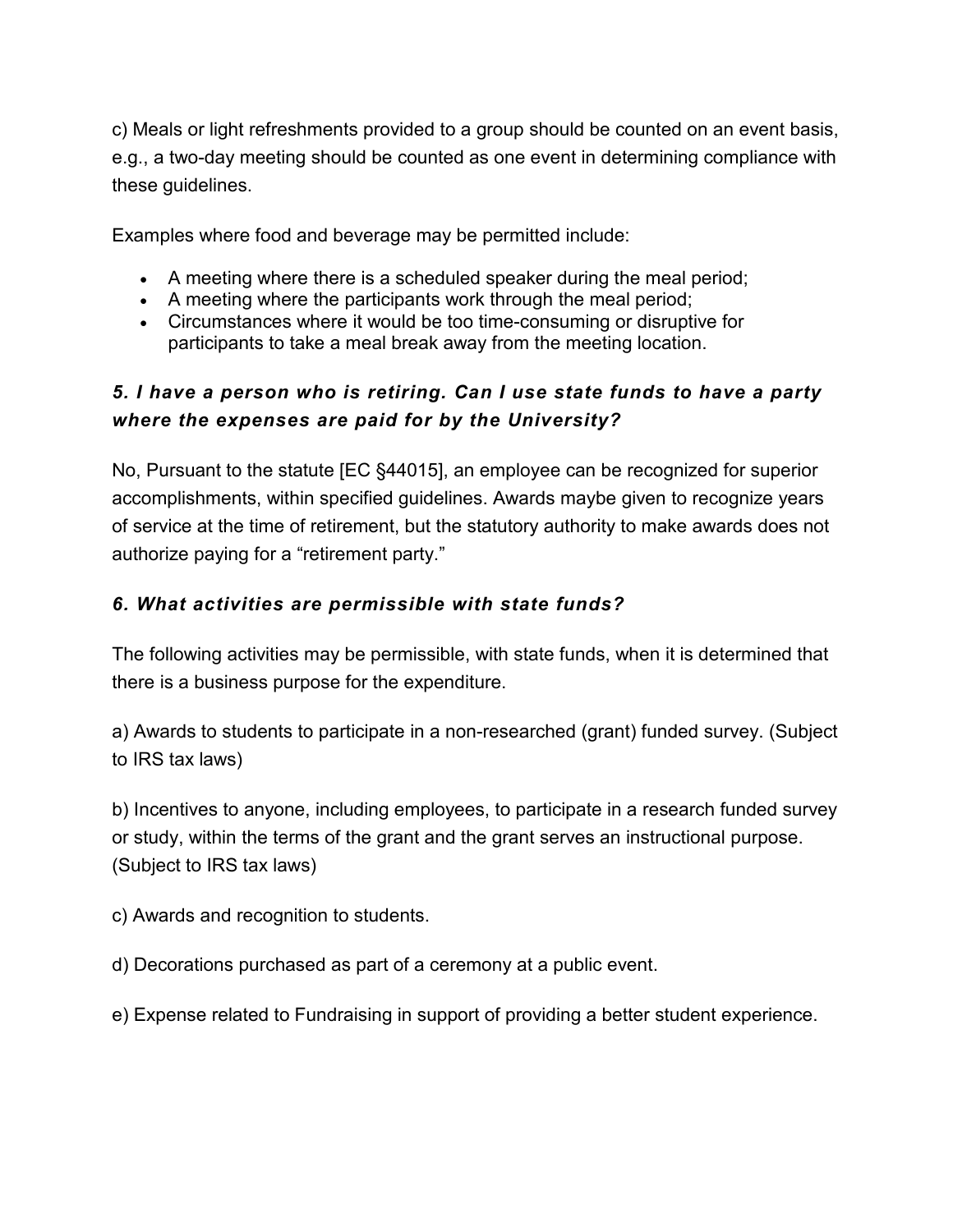f) Employee recognition and official presentations in conjunction with University-wide events for exceptional contributions, or length of service awards for five years of service or longer.

g) Awards and prizes to employees for exceptional contributions, to students for excellence, and individuals to participate in a research funded survey or study.

h) Official employee morale-building and appreciation activities that serve a business purpose.

### *7. What activities are not permissible with state funds?*

The following activities would NOT be permissible as they are deemed a personal benefit.

a) Gift card, gift basket, flowers or other non-cash gift as a thank you to consultants, guest speakers, or employees at another campus

- b) Provide promotional items as a thank you gift
- c) Gifts for employee birthdays, weddings, anniversaries, baby showers, etc.
- d) Memorial services, and farewell gifts and gatherings
- e) Bereavement or get well flowers/cards
- f) Membership in Social Organizations

### *8. Can I pay for retirement luncheon expenses if I combine it with a department meeting or hold it right after a meeting?*

No. Pursuant to the statute [EC §44015], an employee can be recognized for superior accomplishments, within specified guidelines. Awards may be given to recognize years of service at the time of retirement, but the statutory authority to make awards does not authorize paying for a "retirement party."

### *9. How is "infrequent" defined?*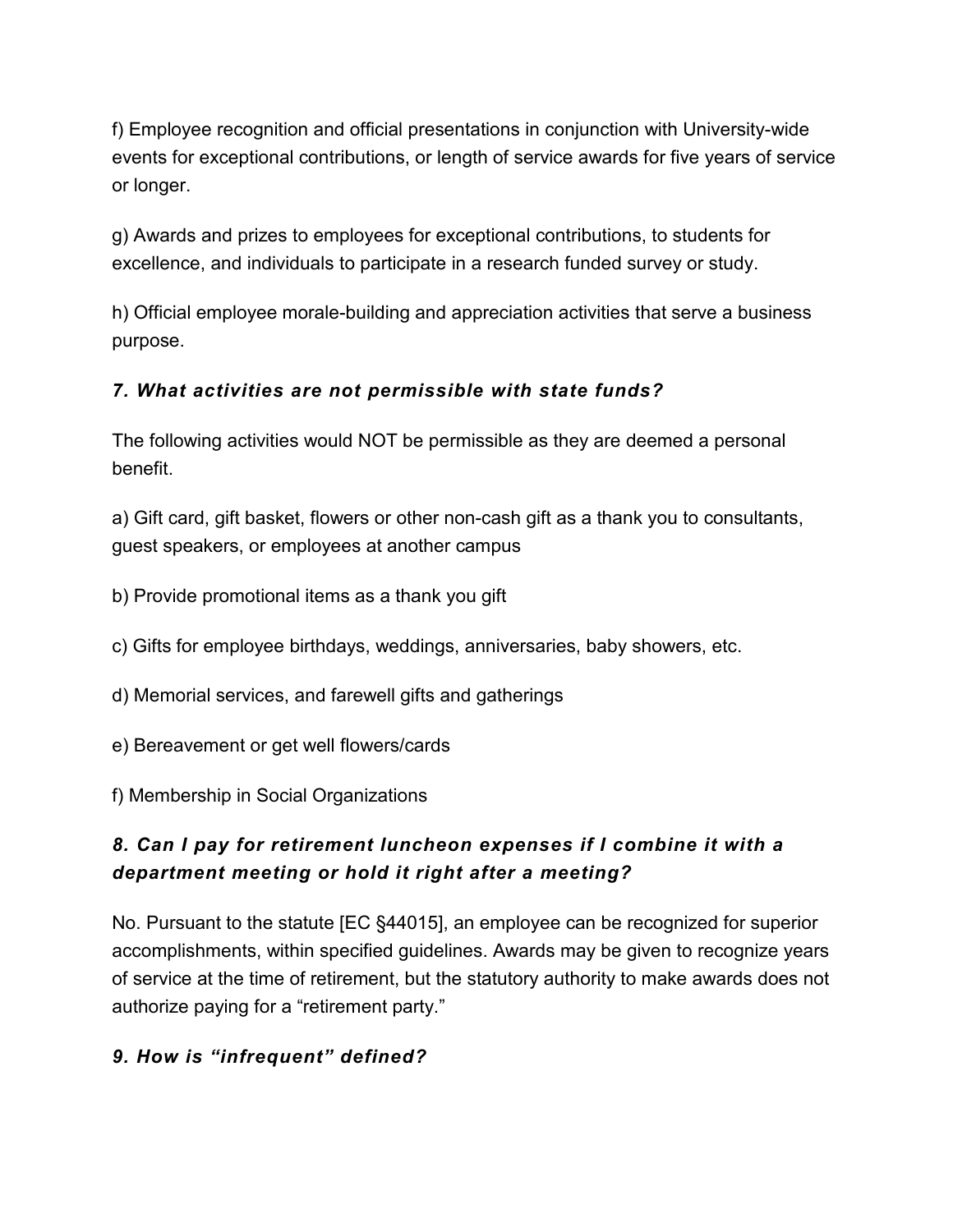Infrequent is defined by the IRS as no more than 12 times per year per group or department. Meals or light refreshments provided to a group should be counted on an event basis, e.g., a two-day meeting should be counted as one event in determining policy compliance.

# *10. If my student assistant is at my employee meeting, do I need VP approval?*

Yes. A student who is in attendance in their capacity as a student assistant is considered an employee and not an official guest. This would be considered an employee-only event that would require VP approval.

# *11. If an ASI or Foundation employee is at my employee meeting, do I need VP approval?*

Yes. Auxiliary employees are not considered official guests for hospitality purposes. This expense would be considered an employee-only event that would require VP approval.

### *12. When can I use a blanket Hospitality form?*

**EVENTS:** Complete one Hospitality form per event. An "event" refers to a multi-day event consisting of consecutive days, such as a two-day conference. The Hospitality form for an event may include several types of Hospitality, such as a meal AND promotional items. If the same event occurs quarterly, a unique Hospitality form will be required for each quarterly occurrence.

*EXCEPTION:* Only one Hospitality form is required per recruitment.

**HOSPITALITY OTHER THAN EVENTS:** For non-events, such as promotional items being purchased to have on-hand to use throughout the year, each invoice being paid by Direct Pay or P-card must have its own unique Hospitality form. If purchasing goods via a blanket Purchase Order, only one Hospitality form is required (at the time of submitting the requisition), but a copy must be attached to each expense.

### *13. How many Hospitality forms do I need to submit for each event?*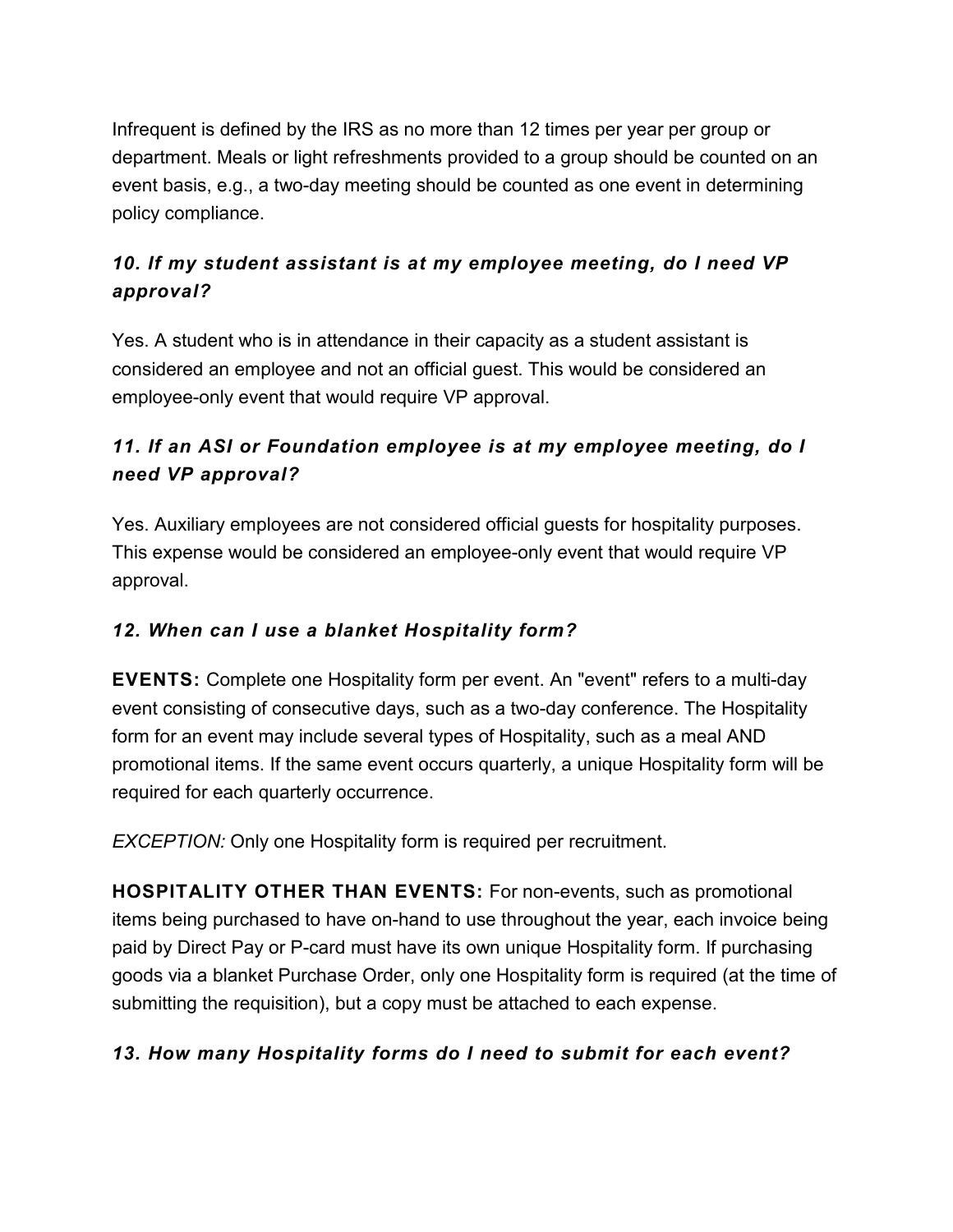Only one Hospitality form is required per event. When completing only one form per event, each type of Hospitality being provided for the event must be selected. A copy must be attached to each expense.

### *14. Can I have a party for my student assistants at the end of the year?*

Parties or celebrations do not have a business purpose and are not permitted using State funds.

# *15. Can I give my student assistants gift cards to recognize their hard work?*

Student Assistants are campus employees. Awards and prizes provided to employees in conjunction with University-wide events for exceptional contributions and superior accomplishments and for length of service of five years or longer are permissible, as are awards and prizes provided to employees participating in University-wide morale building events and appreciation activities that serve a business purpose such as the annual staff appreciation day. VP and CFO pre-approval is required for gift cards. Restrictions apply – please refer to the [Hospitality Policy.](https://www.csudh.edu/Assets/csudh-sites/accounting-services/docs/Hospitality-Policy.pdf?Hospitality+Policy)

### *16. What are allowable employee morale and appreciation activities?*

Examples include the CSUDH staff appreciation day and annual holiday celebration, employee recognition (such as annual service awards) and length of service award presentation (at least five years of service).

When meetings or events, including employee-morale and appreciation activities, are held for University employees only and no official guest is attending, a business purpose and a justification stating the meal is integral to business function must be provided, and pre-approval from the Vice President is required. The Vice President will make the determination on the appropriateness of the meeting or event requiring food and/or beverage.

Division/Departments shall consider the use of non-State Operating Funds first before authorizing hospitality expenses for food/beverages with State Operating Funds (AADHT, ST001).